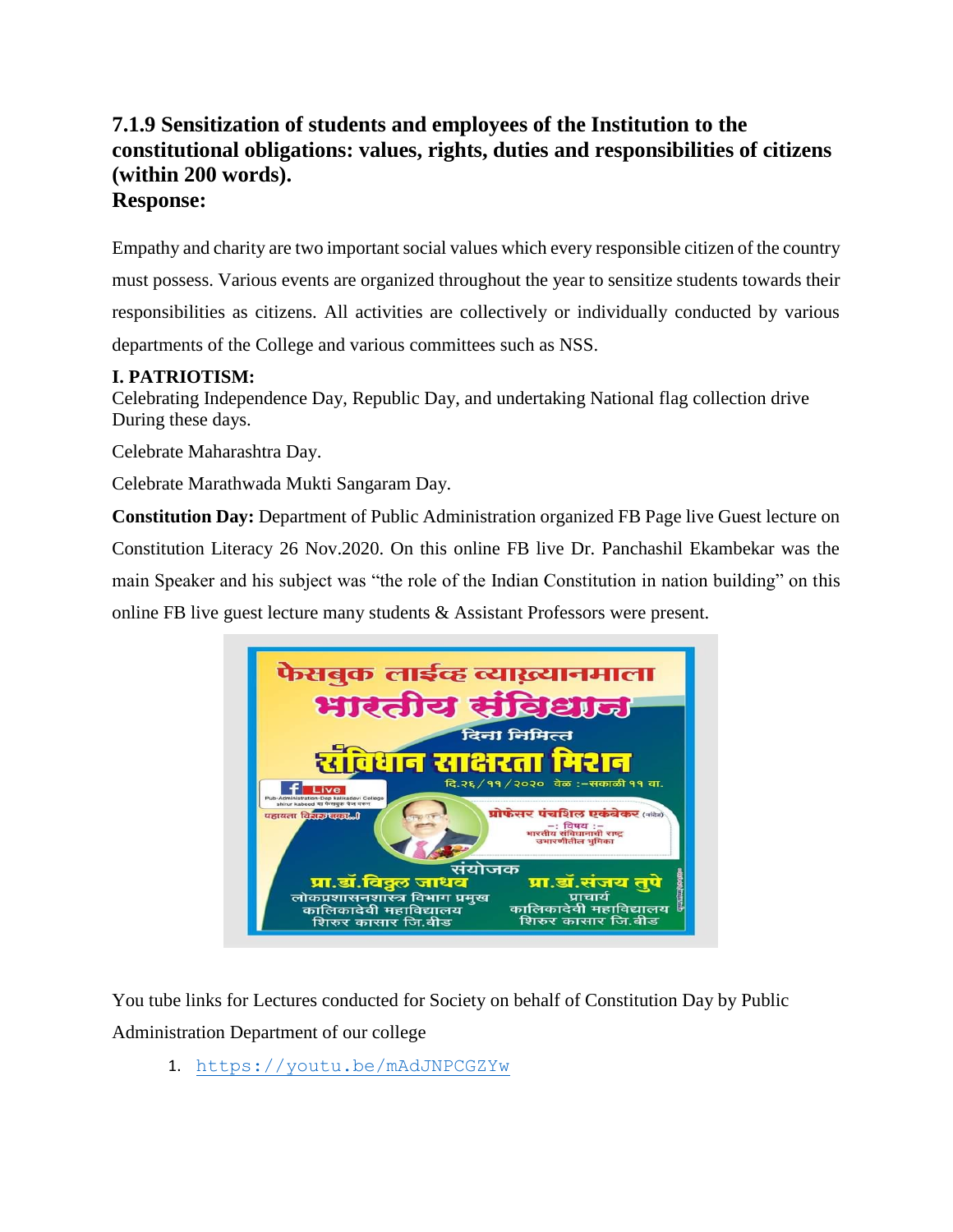2. https://youtu.be/N FKmyQ-A30

## **COVID TIMES:**

Students and teachers were encouraged to undertake Janta Curfew pledge during lockdown to show their responsibility as citizens. **Internal Complaint Committee** prepared video for awareness messages to students and citizens to stay at home and prevent spread of virus. Videos were made by different departments and committees, saluting Covid warriors.



**Grocery donation:** Our College has distributed groceries to needy people in covid pandemic The Institution is taking maximum efforts to ensure safe environment in the College One to seven August 2021World Breastfeeding Week was celebrated by health department N.S.S. Department & Health department On 20th August, Rakshasabhuvan visited Ajol Shraddha and Orphanage at Shirur Kasar in Tamba taluka. Information was given about various social, economic, mental and ailments of old age, physical changes in old age and health.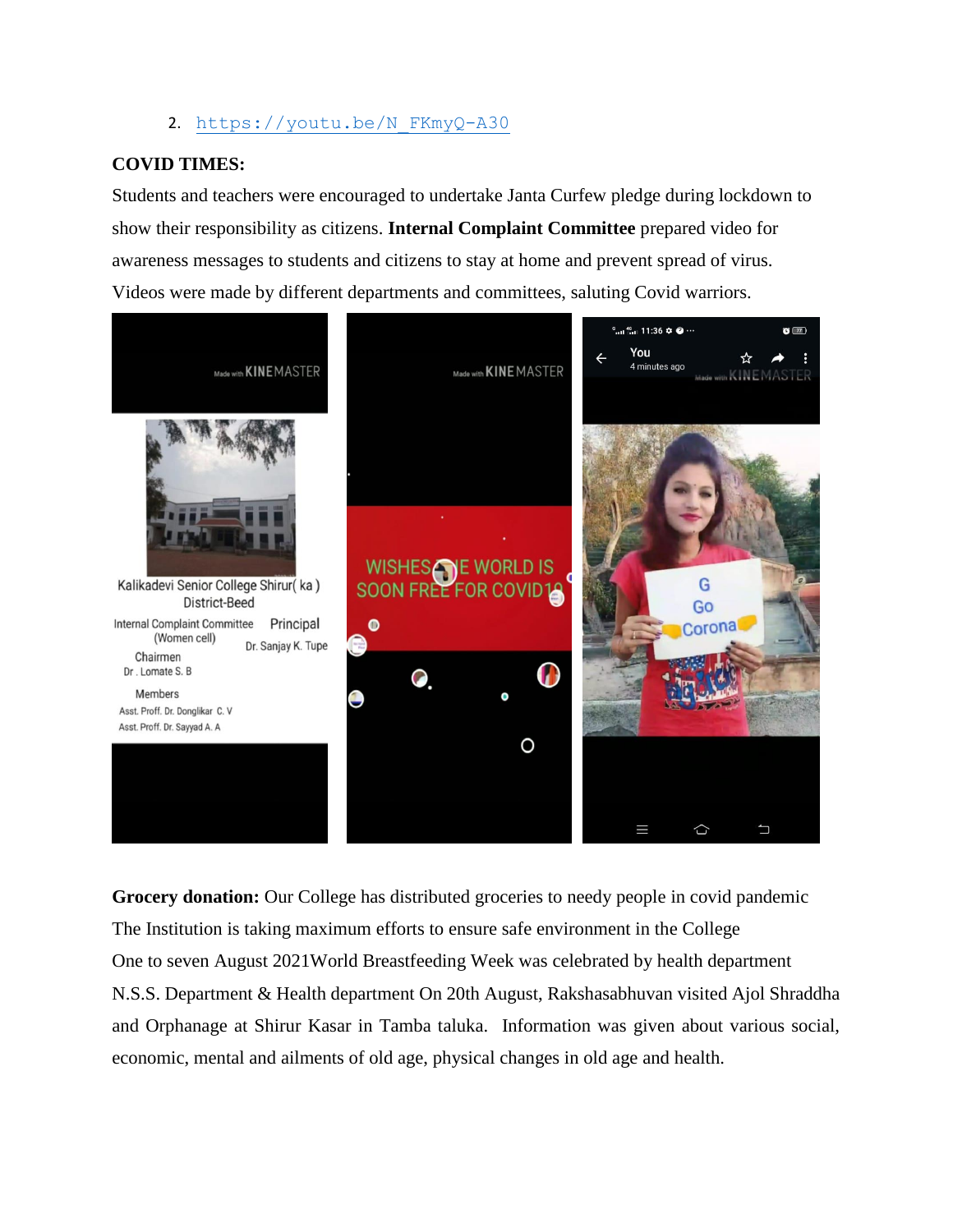



**Fruit donation program:**

NSS Department organized birhday ceremony of Respected Jaydatta Kshirsagar Chairman Adarsh Shikshan Sanstha at Ajol old age home, on this occasion fruit distribution program was organized to old mens.





- Staff are asked to come to College in a distributed manner
- Security personnel check the temperature, pulse and oxygen of any person who enters the Campus.
- The staff room, laboratories and office are frequently sanitized. Sanitizers are made available at many points in the College.